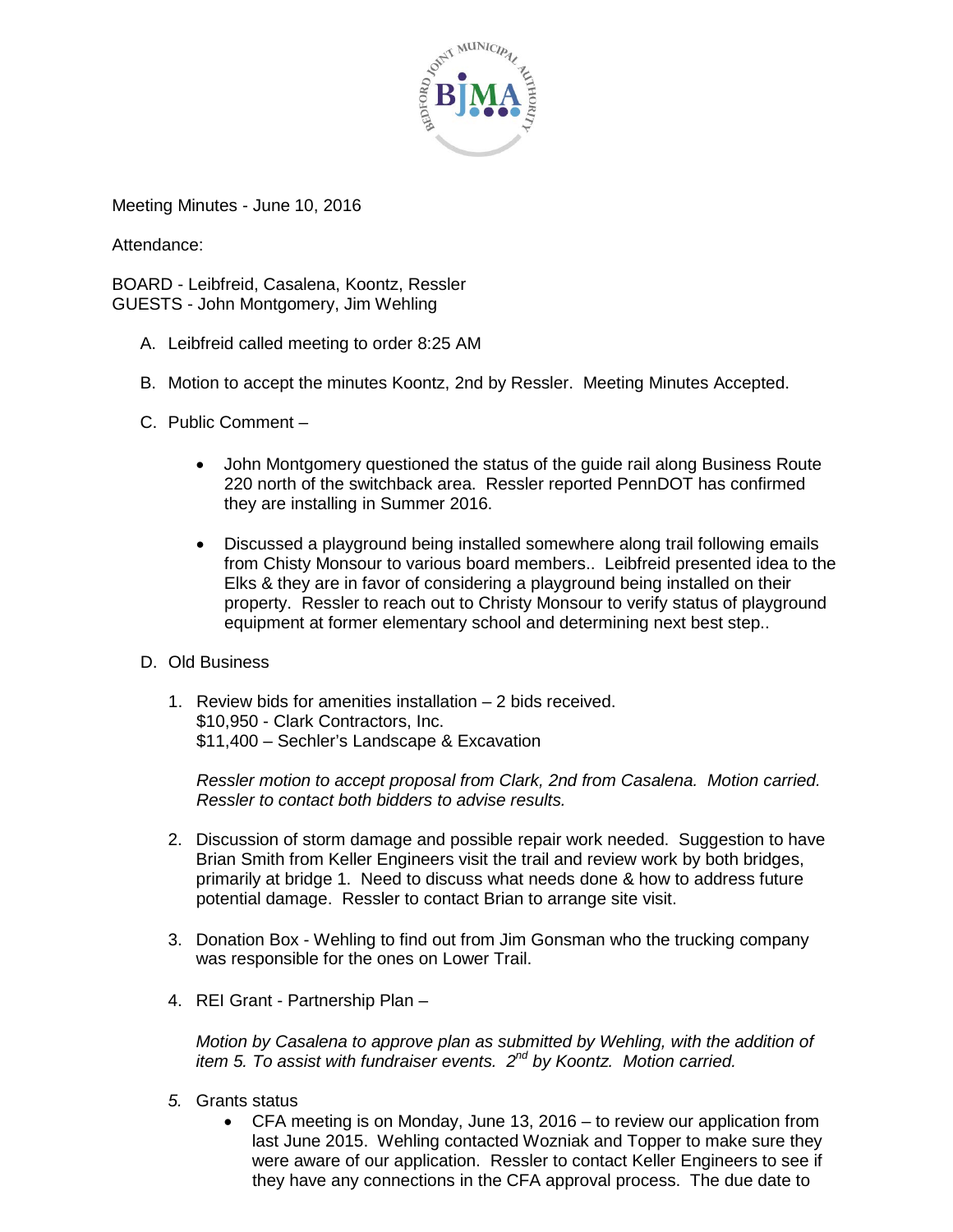reapply for 2016 Greenways, Trails and Recreation Program (GTRP) is June 30<sup>th</sup>. Motion by Ressler to pass a resolution to authorize the grant application for \$34,650 to update the 2007 Bedford Heritage Trail master plan to extendthe trail from Ft. Bedford Park to Old Bedford Village and Friendship Village & that we will use \$6,500 of available funds to meet the match requirement & to authorize Brian Sell and April Ressler to execute all documents between BJMA & CFA to facilitate and assist in obtaining the requested grant. 2<sup>nd</sup> by Sell. Motion carried. Wehling to prepare & submit grant application. Ressler will send required notification letters to Bedford Borough, Bedford Township, SAP&DC and Bedford County Planning Commission.

6. Acknowledgement panel – presented by Wehling & designed by Mari-Pat Beene.

*Motion by Casalena to accept pending change in wording at top of acknowledgement sign. Wehling to contact Mari-Pat Beene to discuss material to be used & cost of the signs*.

- 7. Trail Map & Rules panels. Discussed the rules & trail maps at length. Wehling to contact SAP&DC to see if the Green can be added to the map & the word Text eliminated near court house.
- 8. Fence post sponsorships Wehling has 7 more ordered. Will wait until we have around 20-25 before ordering.
- E. New Business
	- 1. Guard Rail PennDOT will be installing along Business Route 220 North of the Switchback area Summer of 2016
	- 2. Review Financial Audit proposals
		- Wessel \$4,500-\$6,500 estimate (included DCNR audit, if required) Financial Statement Audit could also be done & included at that price.
		- Kendall, Prebola Jones did not provide a proposal
		- YOBCO \$4950-single TEP audit, \$1750 CFA project audit, \$2050 entire audit  $= $6,700$  total.

*Recommendation by Koontz to go with Wessel. Motion by Ressler to accept Wessel proposal; 2nd by Casalena.*

- 3. Bridge Plaque installation & dedication ceremonies Ressler to contact Clark first about installation; depending on whether they can do... Will have Jim Wehling check with Doug Lingsch if Clark is unable to do. Would like to have dedication ceremony very soon after installed.
- 4. Bike Racks Keystone Ridge Designs has bike racks in the same style to match our garbage cans and trash cans. \$670 each + shipping. Have funds in REI grant. Wehling will contact Doug Lingsch to see if MDL could furnish in same color;

*Motion by Leibfreid to proceed with Keystone Ridge Designs if MDL cannot do or is more expensive. 2nd by Koontz.* 

5. Possible event/fundraiser –The Bedford Elks is holding a fundraiser Saturday event in September in conjunction with the Humane Society. Perhaps consider a "pet walk" in conjunction with the golf event. Maybe Walk before & participate in the luncheon? Wehling to contact either Alan Harr or Lori Copley to discuss doing a joint event, with portion of walk proceeds to benefit the Trail.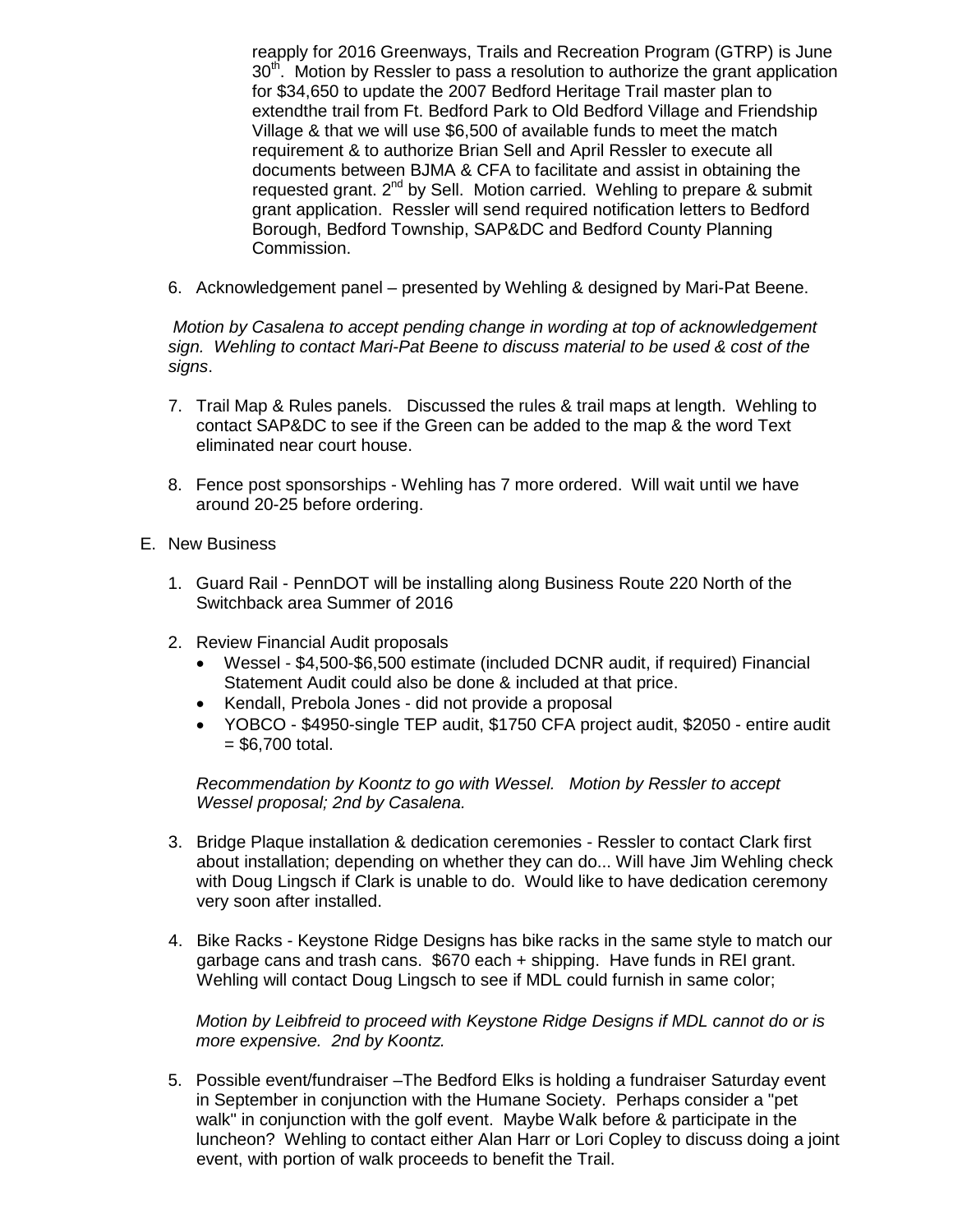- 6. Wehling reported that Trudy Barefoot is willing to donate large landscaping rocks if we can use them along the trail. Leibfreid and Wehling will walk trail to see if any good potential locations to place rocks.
- 7. Wehling requested the board take a look at all amenities placement along the trail to makes sure satisfied with positions. Wehling has marked with small flags.
- F. Reports of Officers
	- a) Chairman-
	- b) Vice Chairman-
	- c) Secretary-
		- Advised will be ordering new letterhead & requested reimbursement. Discussed that would not be an issue.
		- Suggested an additional educational sign located near bridge 2 to denote the history of the bee house. Proposed for future plans.
		- Discussed grass & need to mow at some point. Have been waiting for original seeding to be established & re-seeding before mowing. Discussed walking with Mike Felix to see how established the grass is before doing any mowing. Discussed some other areas that need trimmed & maintained. Leibfreid & Wehling to walk Elks section to see what can / should address now.
		- Mari-Pat is finalizing design for the separate mandatory grant acknowledgement sign which will be installed as part of the amenities installation contract.
	- d) Treasurer Provided Treasurers Report see attached.
		- Our new credit card is in.
		- Totaled expenses for pet stations, plaques & installation. Sponsorship will be \$1500. Koontz to invoice sponsor.
	- e) Secretary-Treasurer- reported unable to attend the July meeting.

Adjourn Meeting - Motion to adjourn by Koontz at 10:30 AM, 2nd by Casalena.

Next meeting will be July 8th, 2016 @ 8:15 AM at the Penn Square Center Conference Room.